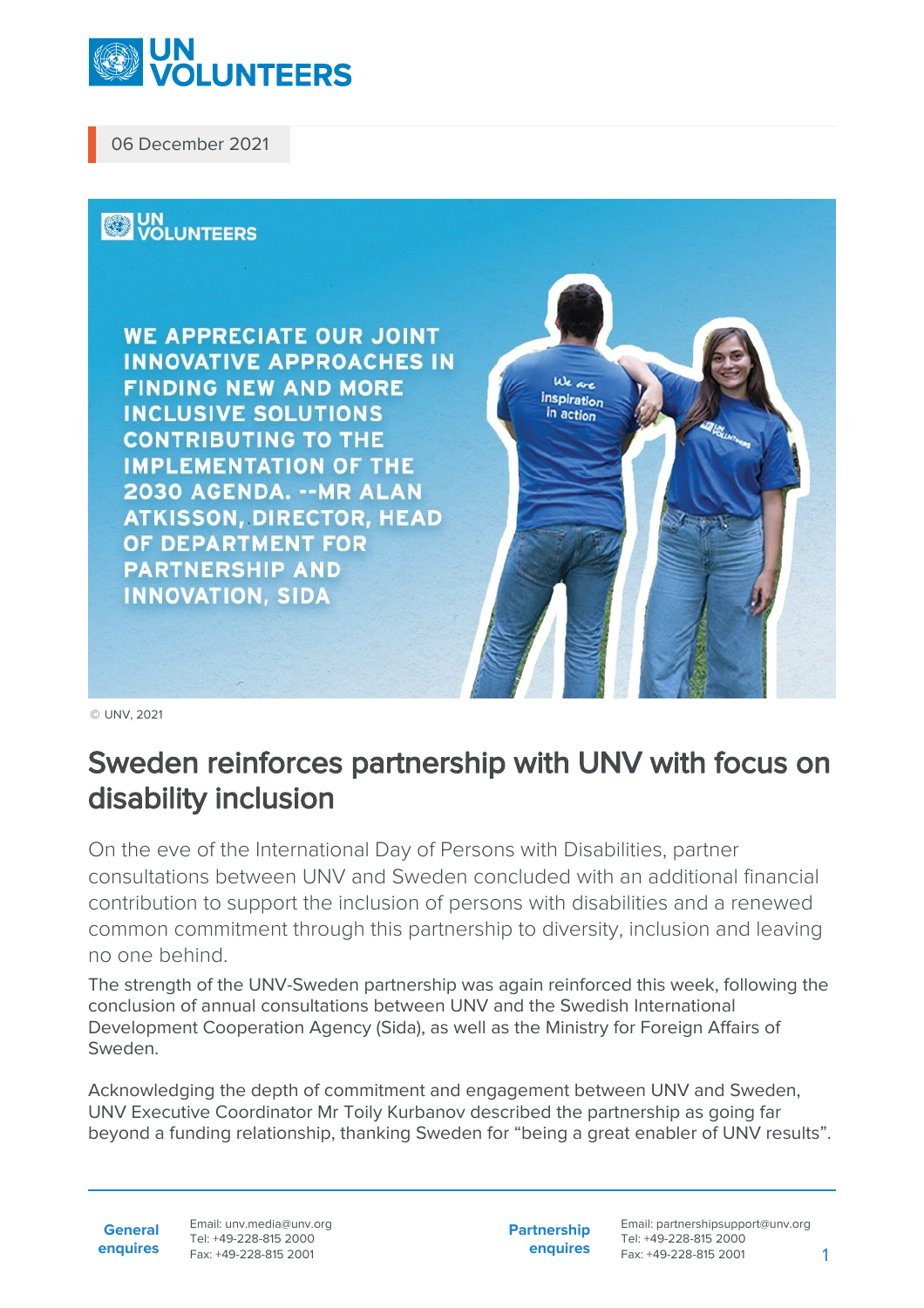

The interactive dialogue with Sida focused on results achieved and outlook of the multidimensional partnership. UNV shared highlights from the past year, including on COVID-19 response, gender parity, the development of UNV's 2022-2025 Strategic Framework and Digital Transformation.

UNV is a flexible, efficient and effective partner to Sida and we appreciate our joint innovative approaches in finding new and more inclusive solutions contributing to the implementation of the 2030 Agenda. --Mr Alan AtKisson, Director, Head of Department for Partnership and Innovation, Sida

UNV, Sida and the Ministry for Foreign Affairs engaged in an exchange on the partnership, focusing on UNV's role as a UN system-wide service provider.

Mr Michael Hjelmåker, Deputy Director, Head of the Ministry's Development Policy Section, applauded UNV for its accomplishments, particularly highlighting UNV's progress with gender parity and contributions in emergency contexts.

Since 2007, Sida has supported UNV with funding for the Special Voluntary Fund (SVF) and for UN Volunteer assignments (full funding). 2021 marks 20 years of Swedish contributions to the SVF, a significant milestone, with Sida announcing an increase of its annual SVF contributions for 2022 and 2023.

Participants in the consultations reaffirmed the excellent cooperation between UNV and Sida teams.

Through the partnership with Sweden, UNV continues to expand its work in recruiting and deploying a diverse base of volunteers. In 2020, 118 Swedish nationals served as UN Volunteers, 104 of these funded by Sida. Over the past two years, Sida has diversified its support, and extended its funding to specialists and expert assignments beyond the initial focus on opportunities for youth. As a further reflection of Sweden's commitment to disability inclusion, in 2020, Sida funded 37 new national UN Volunteer Specialist Assignments for persons with disabilities.

To conclude, Mr Kurbanov thanked Sweden for its continued advocacy for multilateralism, UNV and UN Volunteers, as well as its engagement as a member of the UNDP Executive Board.

## **CC** Sweden is a great enabler of UNV results and a strong advocate for a

**General enquires** Email: unv.media@unv.org Tel: +49-228-815 2000 Fax: +49-228-815 2001

**Partnership enquires**

Email: partnershipsupport@unv.org Tel: +49-228-815 2000 Fax: +49-228-815 2001 2